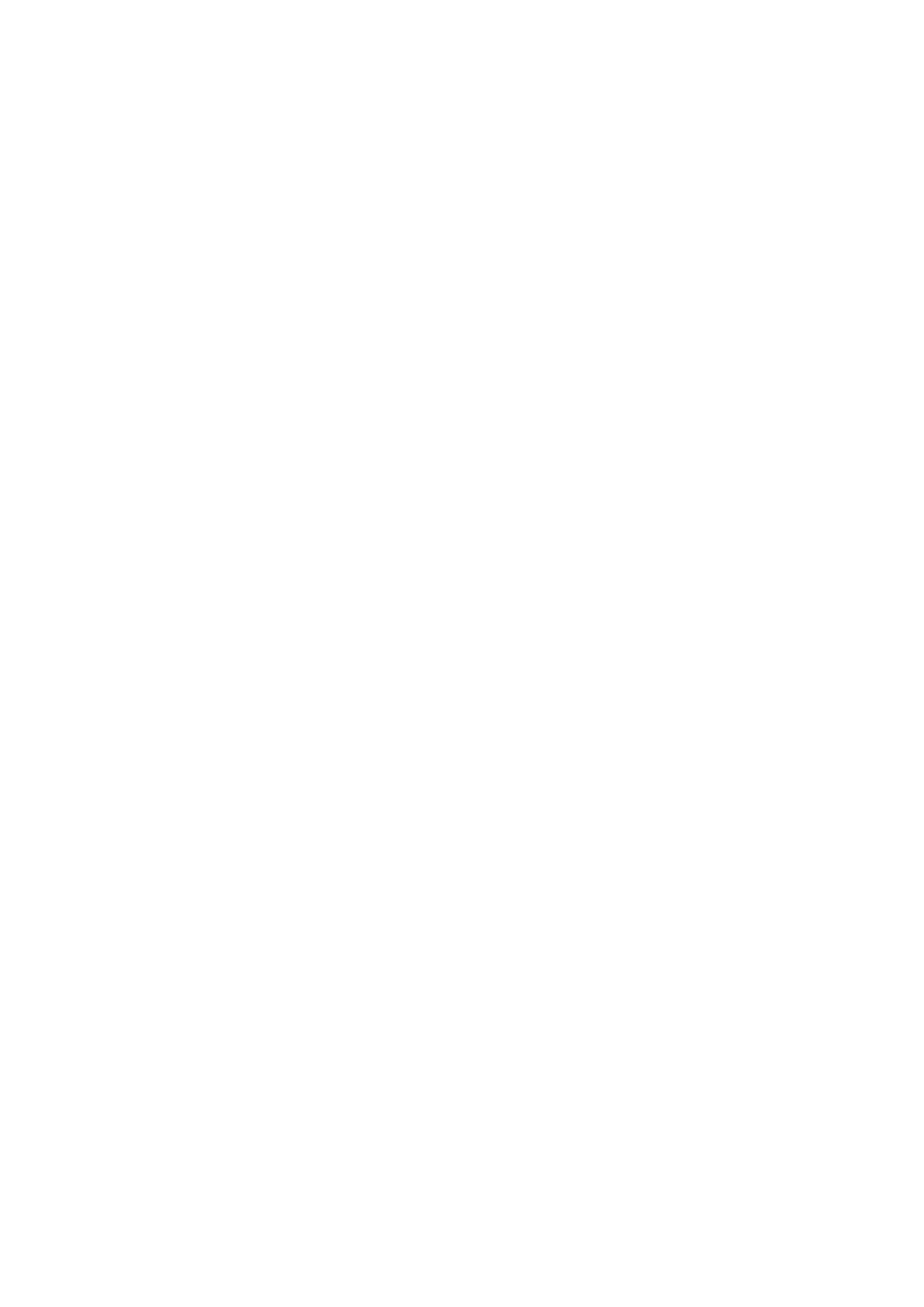# **RANDOMIZED CLINICAL TRIAL ON LYMPHADENECTOMY IN UROTHELIAL CARCINOMA IN THE RENAL PELVIS AND URETER**

#### **Background**:

Two out of three tumours in the upper urinary tract are located in the renal pelvis [1]. Muscleinvasive urothelial carcinoma is probably more common among tumours in the upper urinary tract compared to tumours in the urinary bladder. Thus, muscle-invasive tumours represent approximately 45 % of renal pelvic tumours [2,3] compared to 25 % of tumours within the urinary bladder. As in the bladder, lymph node metastases are rare in non-muscle invasive disease. Information regarding indications, extent and possible curative potential is currently lacking for lymphadenectomy in conjunction with nephroureterectomy for urothelial carcinoma in the upper urinary tract (UUTUC). There are, however, retrospective series with survival data for patients with lymph node metastasis that report long term survival after surgery as monotherapy [4] with similar survival proportions as in bladder cancer with lymph node metastases after radical cystectomy. A retrospective study from Tokyo [5] was expanded to the only available prospective study, where 68 patients with UUTUC were submitted to template-based lymphadenectomy [6]. Another retrospective study by the same Japanese group, showed that 5-year cancer-specific and recurrencefree survival was significantly higher in the complete lymphadenectomy group than in the incomplete lymphadenectomy or without lymphadenectomy groups [7]. Tanaka N et al. reported recurrence rate after nephroureterectomy without lymphadenectomy at 1 and 3 years were 18.9 and 29.8 %, respectively [8].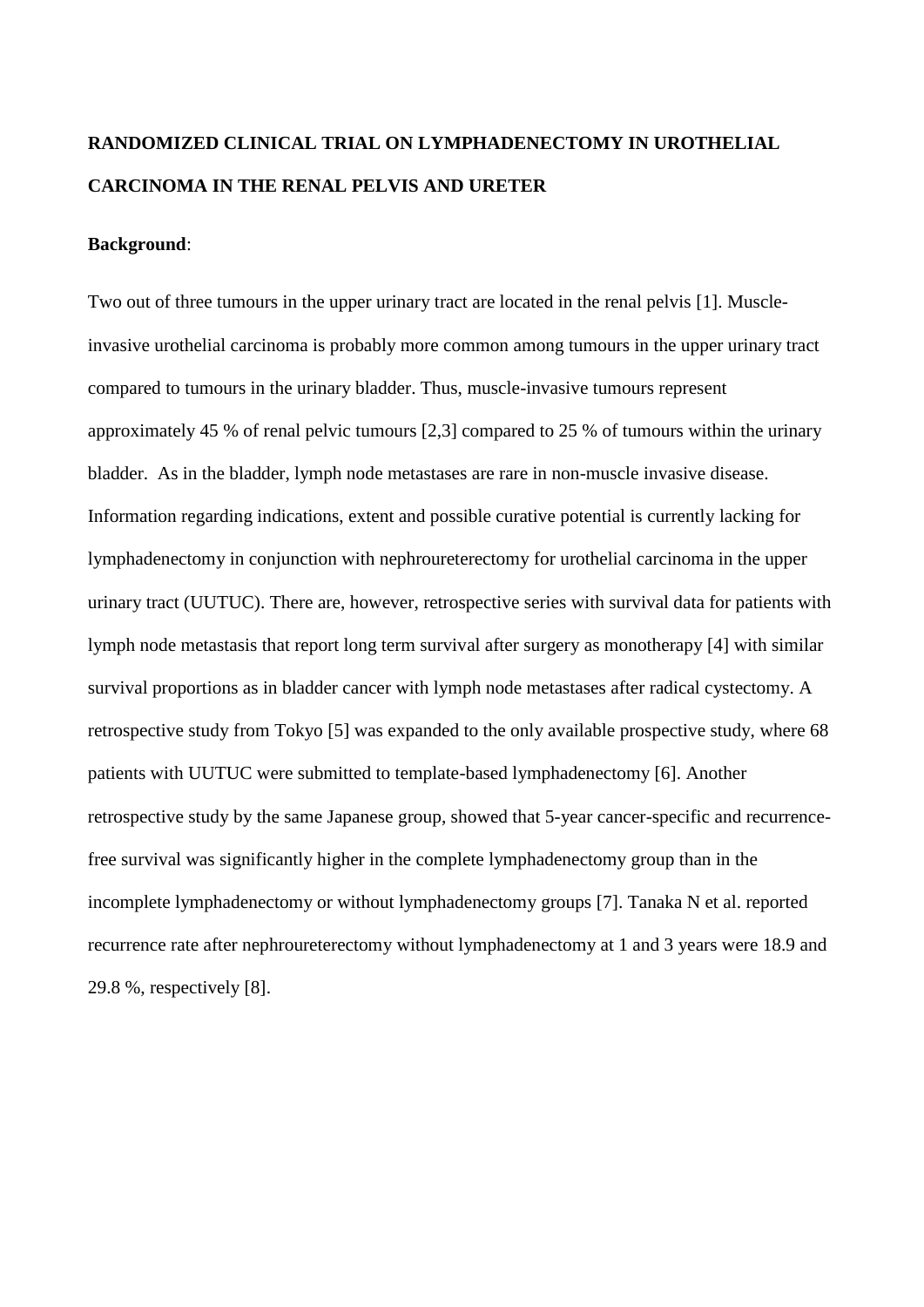**Hypothesis:** Complete lymphadenectomy during nephroureterectomy because of invasive urothelial carcinoma may reduce the incidence of lymph nodes metastasis, local recurrence, distant metastasis and improve the cancer survival rate.

**Purpose:** To evaluate the influence of complete lymphadenectomy on recurrence and cancer specific survival rate compared to limited or no lymphadenectomy.

**Primary endpoint/analysis:** Recurrence free survival at five-year postoperative.

**Secondary endpoints:** Incidence of lymph node metastases, local recurrence and/or distant metastasis, cancer specific and overall survival at one, three and five-year postoperative. Complications rate according to Clavien classification within the first thirty days postoperatively [9].

**Another endpoint/analysis:** Multivariate analysis of possible preoperative risk factors for lymph node metastases (tumour size, preoperative urinary cytology, lymph node enlargement on CT, PET-CT positivity) and postoperative risk factors for lymph node metastases (stage, grade, tumour diameter, presence of necrosis in the tumour (none; <10%; >10% of total tumour area), number of lymph nodes excised).

**Design:** Prospectively randomized to template based lymphadenectomy or not, in patients with clinically muscle-invasive UUTUC in the renal pelvis or upper 2/3 of the ureter. One to one, controlled clinical trial. Patients will be randomly allocated into two groups, 183 patients in each group. Group A will be scheduled to receive routine standard open or robot assisted nephroureterectomy without lymphadenectomy except for clinically enlarged. Group B will be scheduled to received mapped lymphadenectomy in conjugation with nephroureterectomy.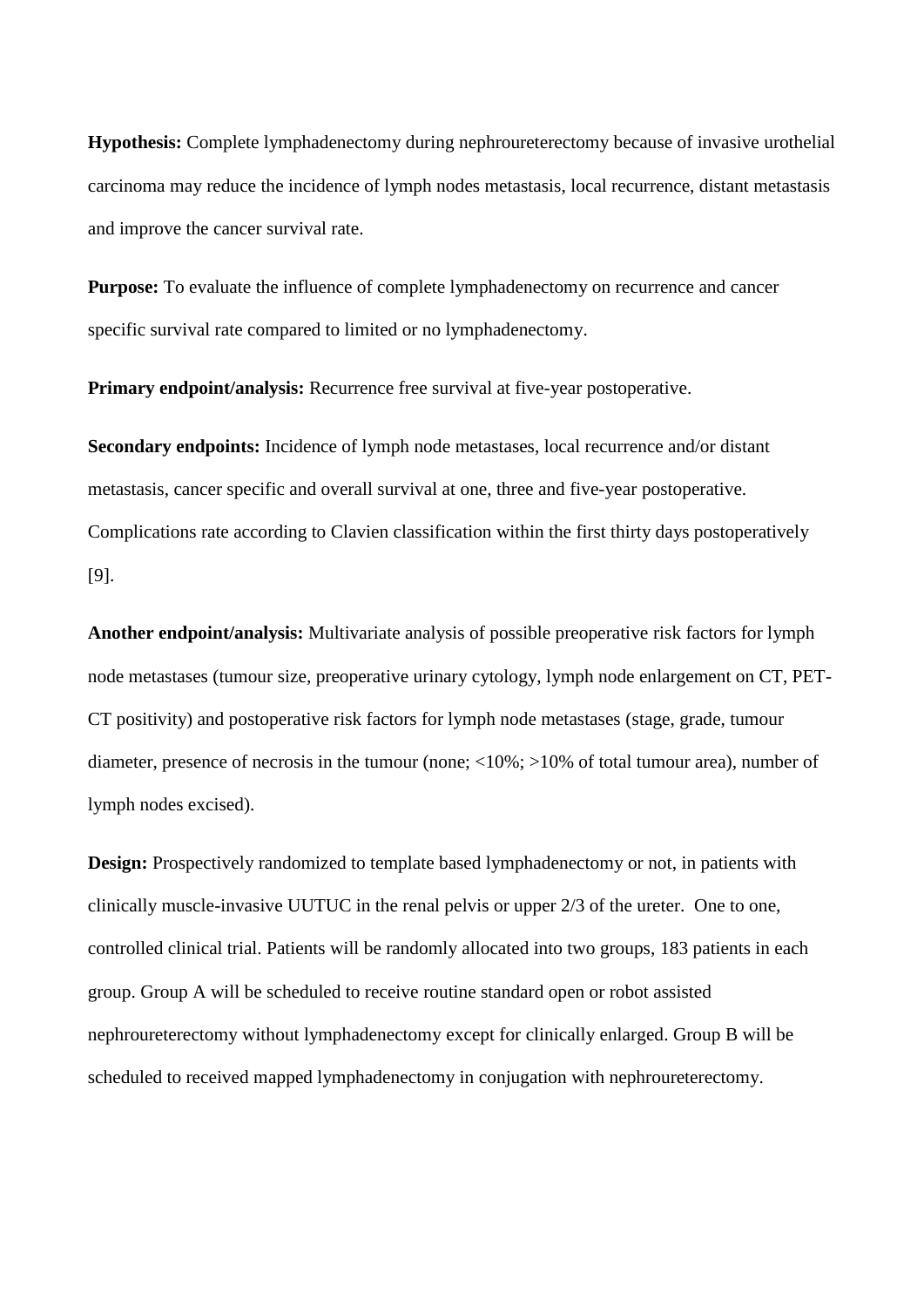#### **Preoperative investigations:**

#### CT-urography

CT or FDG-PET/CT of thorax and abdomen

#### **Surgery:**

Open or robot-assisted radical nephroureterectomy according to department standard.

## **Procedure:**

#### *Robot – assisted nephroureterectomy:*

A 12-mm camera port is placed at the level of the umbilicus and lateral; this port is moved farther laterally in morbidly obese patients to allow for the instruments to reach the target organs. Three 8 mm robotic trocars are placed under direct vision and a 12-mm assistant port is placed in the midline a 5-8 cm above the umbilicus. If needed, another 5-mm assistant port is similarly placed below the umbilicus. The assistant ports might be moved to the other side of the midline, especially in thin patients, to allow minimum distance between the trocars. For right-sided tumors, an additional 5-mm port is placed in the midline just below the xiphoid process for liver retraction.

#### *Nephrectomy:*

After reflecting the colon medially, the ureter is identified off of the lower pole of the kidney. Careful attention is paid to keeping the peri-ureteric tissue with the ureter in order to allow an adequate margin in the event of ureteral invasion by the malignancy. Once the ureter is identified, a 10mm Hem-o-lok clip (Teleflex Medical; Research Triangle Park, NC) is placed around the ureter to prevent tumor from traveling down the ureter during manipulation.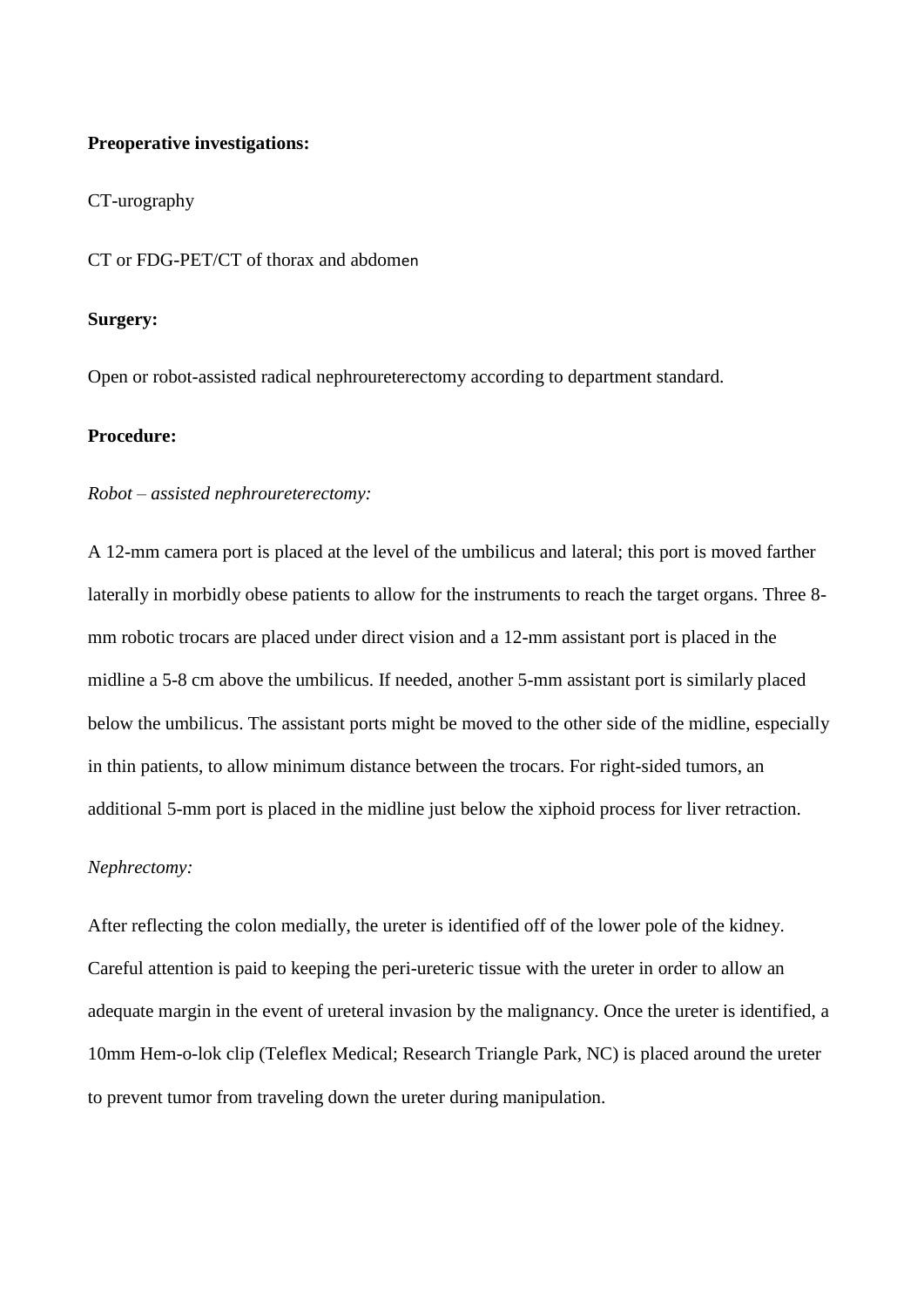The ureter is swept upward off of the psoas muscle and followed superiorly to the renal hilum. The renal artery and vein dissect free and ligate individually with a 10mm Hem-o-lok clip, two pieces central. Once the perinephric attachments are free, dissection carries on along the ureter as distal as possible toward the iliac vessels.

#### *Lymphadenectomy (intervention group only):*

Lymphadenectomy performs in four fractions on the right side and two fractions on the left side according to Dissection template (Appendix 1). Renal hilar nodes are included in fraction 1 and 3, respectively.

## *Excision of distal ureter with bladder cuff:*

After completion of nephrectomy with or without lymphadenectomy, the ureter is dissected down to the ureterovesical junction. Retrograde filling of the bladder may be performed at this stage in order to better identify the ureterovesical junction. A 1-cm cuff of bladder is carefully excised around the ureteric orifice, and the specimen is then placed in the Endocatch bag. The specimen removed through  $7 - 10$  cm incision in the inguinal region.

#### *Open nephroureterectomy:*

Radical nephroureterectomy may be performed through a long midline incision or through a subcostal plus Gibson, lower midline, or Pfannenstiel incision. Alternatively, through a single thoracoabdominal incision. Then the same surgical technique as performed in robot – assisted nephroureterectomy.

## **Inclusion criteria:**

1. Age above 18 years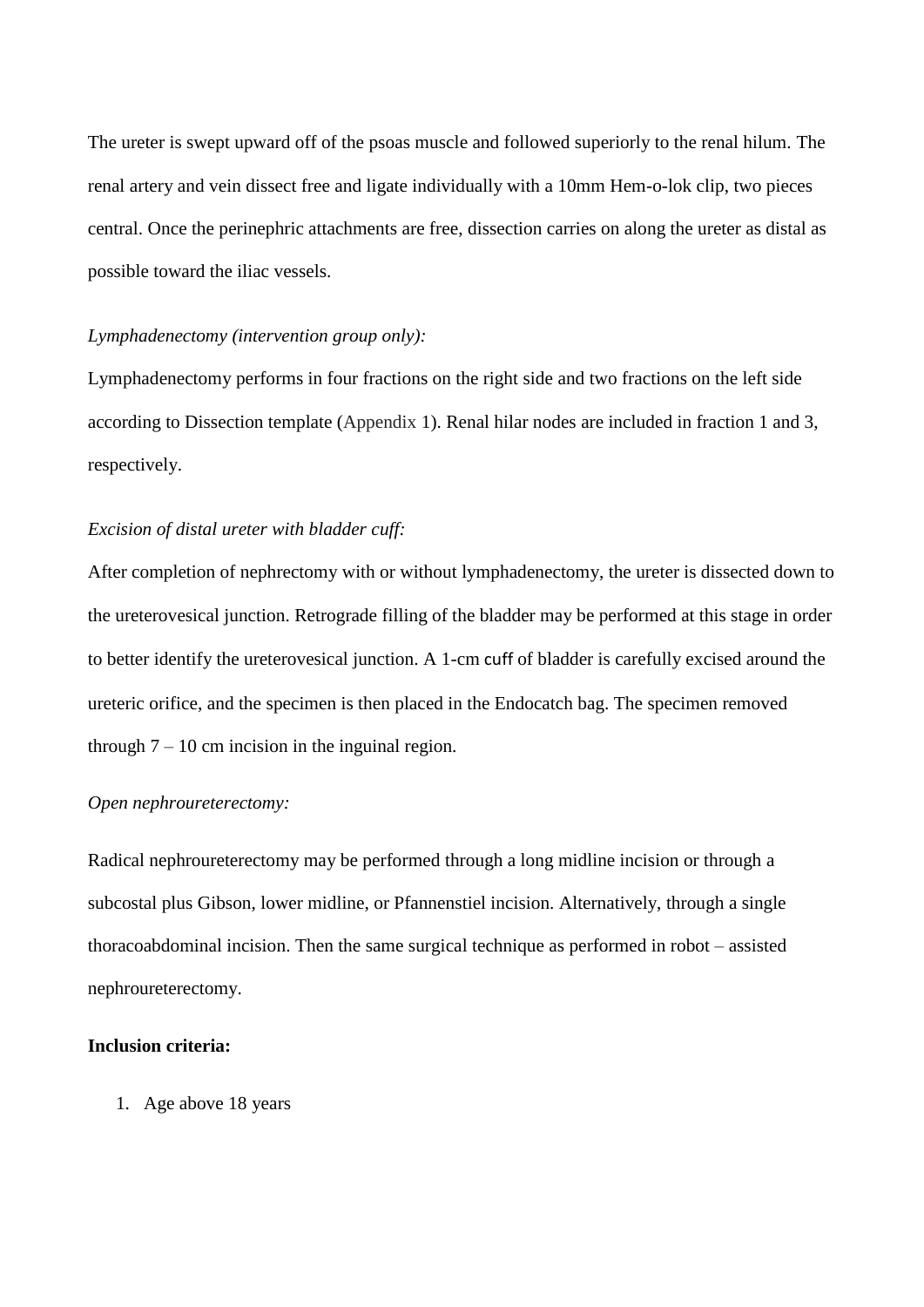- 2. Locally advanced high grade urothelial carcinoma in the renal pelvis or upper 2/3 of the ureter (Clinical stage  $> T1$ )
- 3. Patient with ECOG performance score of 2 and less.
- 4. Able to give informed consent

# **Exclusion criteria:**

- 1. Clinical suspicion of non-muscle invasive UUTUC
- 2. Metastatic urothelial carcinoma for the renal pelvis or upper 2/3 of the ureter
- 3. Inability to understand written consent forms or give consent

## **Recruitment:**

The project will be reported to the regional ethical committee. The patients will be informed about the project and a written consent from the patient will be obtained.

## **Statistic power:**

Five years estimated recurrence free rate in patients undergoing complete lymphadenectomy is 65% and without lymphadenectomy 50%. With a sample power of 80% and alpha error of 0.05, the number of patients needed per group is 183 patients and thus 366 in all.

The calculation performed using SAS statistic program.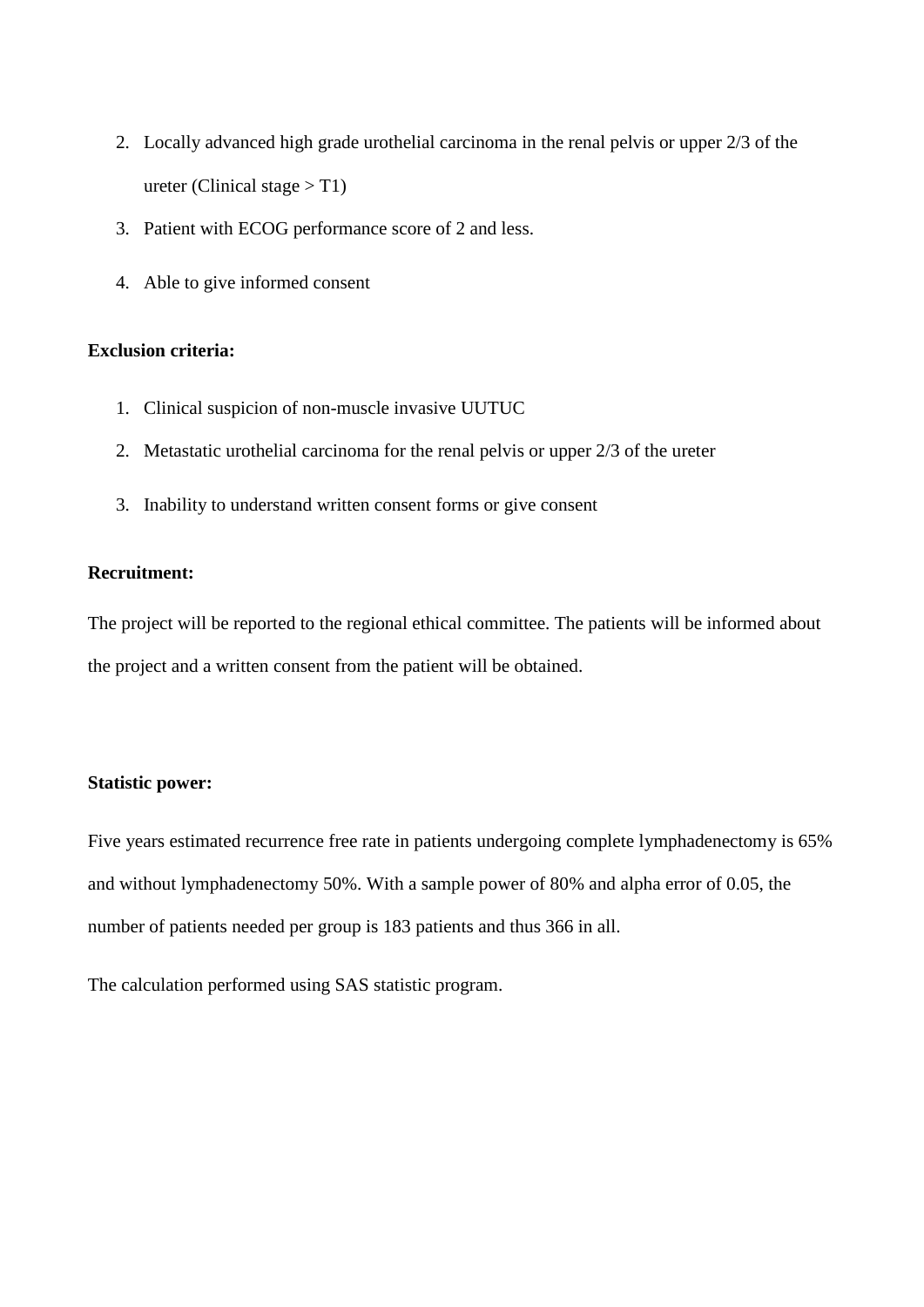**Results:** The reading of results will be collected and analyzed with SAS software program. Correlation and multiple regressions analyses will be used to describe the relation of results. Kaplan – Meier will be used to estimate the survival rate.

**Projects schedule:** The study will start at January 2016 and 366 patients will be included in the project, when this number of patients included successfully to the study. The study will be terminated.

**Place to perform the project**: Department of Urology, Roskilde Hospital; Department of Urology Herlev Hospital; Department of Urology, Aarhus University Hospital; Department of Urology, Aalborg University Hospital; Department of Urology, Odense University Hospital; and Department of Urology, Hospital of West Jutland.

**Publication:** Nessn H. Azawi is responsible for conception and design, acquisition, analysis and interpretation of data. Negative as well positive results will be published in international journals where Nessn H. Azawi will be the first author and Jørgen Bjerggaard Jensen as last author. Other authors will be arranged according to vancouver rules.

**Ethics:** The study will be reported to the Regional Ethical Committee of Region Sjaelland.

Data will be reported to Region Sjaelland data control agency ''Region Sjælland

paraplygodkendelse fra Datatilsynet'', as well as clinical trials database.

Act on processing of personal data will be observed.

**Data:** Data will be collected with share point data program. Data will be stored secure in Region Sjaelland server and in anonymous form in PC with access only to the project's involved persons and backup disk placed in a looked cabinet. Data will be stored for 10 years after end of the study after which the data will be deleted. Danish low on personal data observation will be met.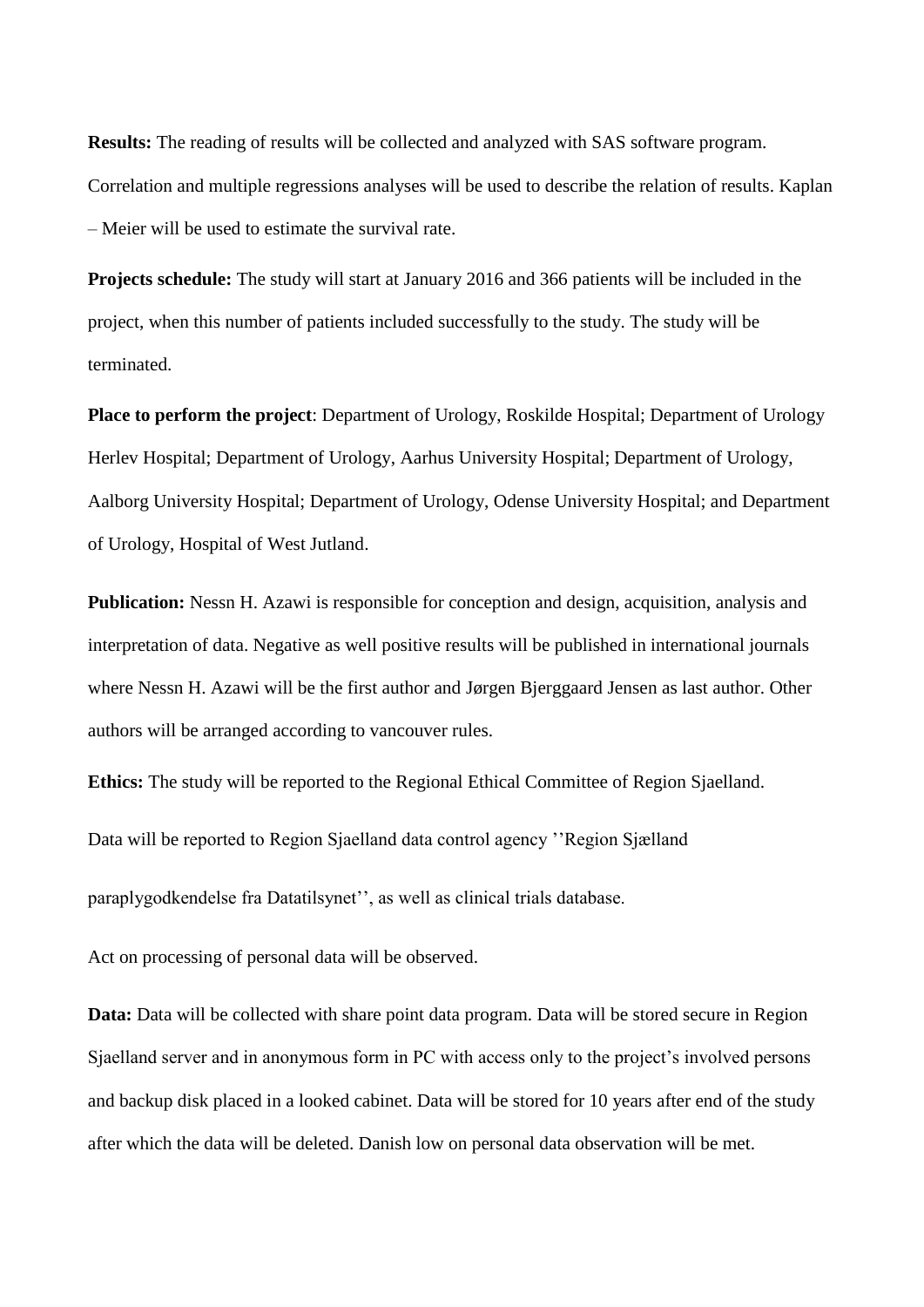**Economy:** We will apply funds to support project charges. We will apply to research account at Department of Urology/Roskilde hospital/ region Sjaelland.

There are no economic interests in the results of the study. There will be no connection between the investigators and the donors.

## **Budget:**

Salary to one nurse conjugated to project for one month per year per department

28.000 kr. X 5 years X 5 department I alt 700.000 kr.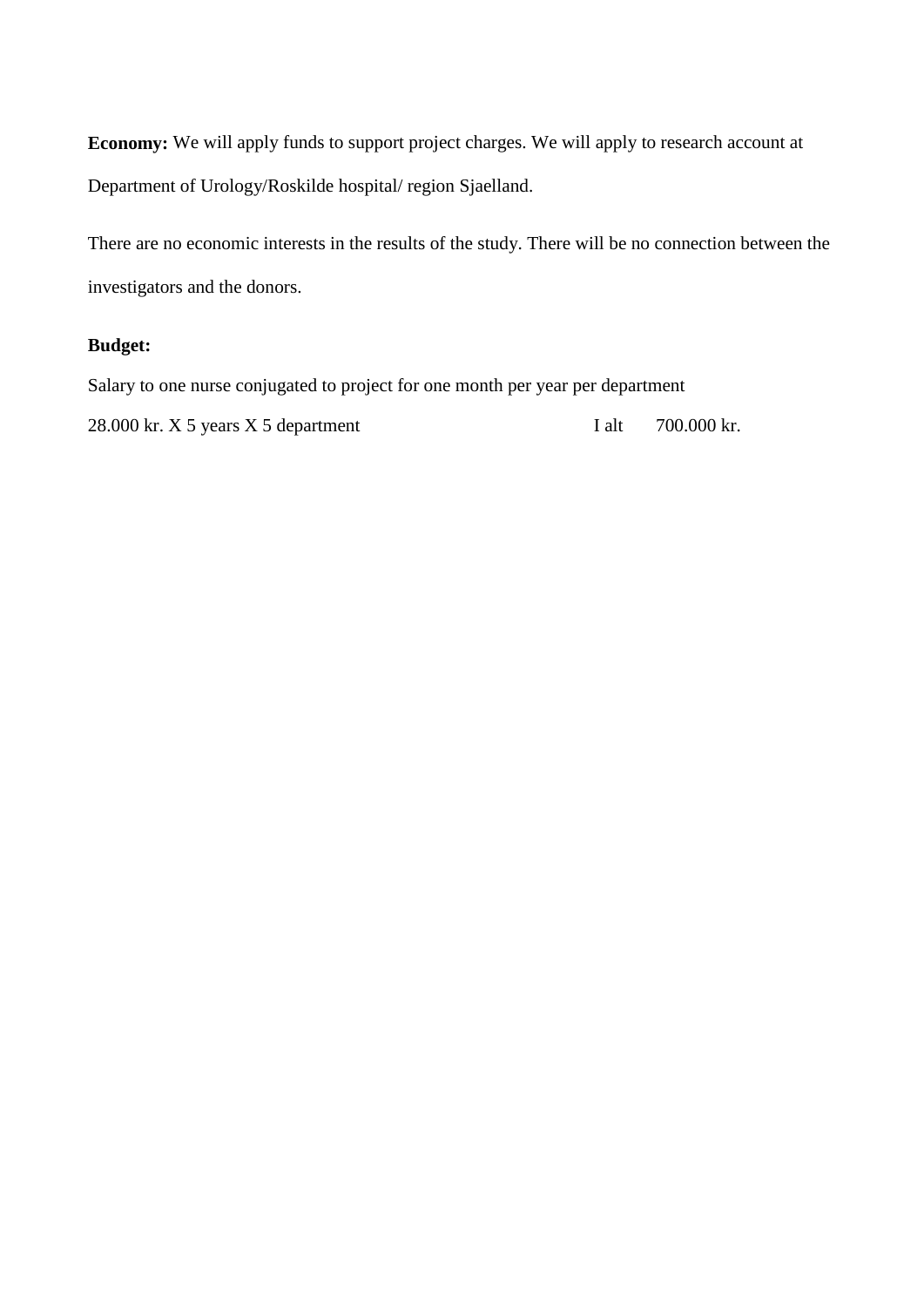**Appendix 1.** 



Right side: 11, 1, 2, 4, 5 Left side: 12, 3, 6